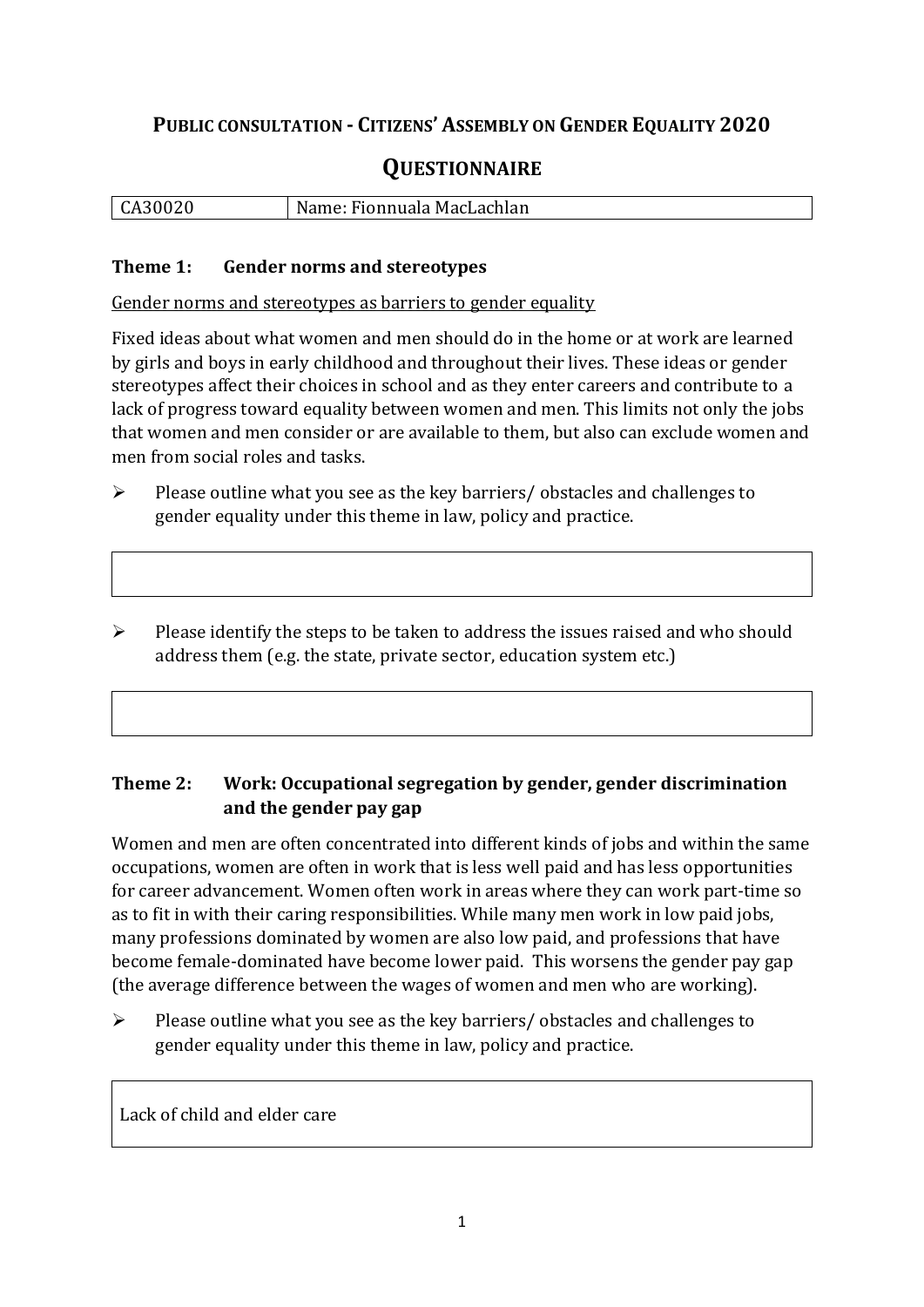$\triangleright$  Please identify the steps to be taken to address the issues raised and who should address them (e.g. the state, private sector, education system etc.)

### The State, Education System

## **Theme 3. Care, paid and unpaid, as a social and family responsibility**

Care -- the social responsibility of care and women and men's co responsibility for care, especially within the family

Women remain disproportionately responsible for unpaid care and often work in poorly paid care work. For working parents or [lone parents,](https://aran.library.nuigalway.ie/bitstream/handle/10379/6044/Millar_and_Crosse_Activation_Report.pdf?sequence=1&isAllowed=y) balancing paid work with parenting and or caring for older and dependent adults presents significant challenges. Women are [most disadvantaged by these challenges,](https://eige.europa.eu/gender-equality-index/game/IE/W) yet men also suffer from lack of opportunities to share parenting and caring roles. Despite recent legislation and policy initiatives to support early years parental care, [inequalities in the distribution of unpaid](https://www.ihrec.ie/app/uploads/2019/07/Caring-and-Unpaid-Work-in-Ireland_Final.pdf)  [care](https://www.ihrec.ie/app/uploads/2019/07/Caring-and-Unpaid-Work-in-Ireland_Final.pdf) continue between women and men. The cost of childcare has been identified as a particular barrier to work for women alongside responsibilities of caring for older relatives and dependent adults.

➢ Please outline what you see as the key barriers/ obstacles and challenges to gender equality under this them in law, policy and practice.

Lack of both child and elder care - younger women have child care responsibilitiesolder women have both

 $\triangleright$  Please identify the steps to be taken to address the issues raised and who should address theme (e.g. the state, private sector, education system etc.)

The State

#### **Theme 4: Women's access to, and representation in, public life and decision making**

Ensure women's participation and representation in decision-making and leadership in the workplace, political and public life

Women are systematically underrepresented in leadership in [economic](https://eige.europa.eu/gender-equality-index/2019/compare-countries/power/2/bar) and [political](https://eige.europa.eu/gender-equality-index/2019/compare-countries/power/1/bar)  [decision-](https://eige.europa.eu/gender-equality-index/2019/compare-countries/power/1/bar)making. Despite the introduction of a candidate gender quota (through the system of party funding) for national political office, and [initiatives](https://betterbalance.ie/) to support women's access to corporate decision-making roles, men continue to dominate leadership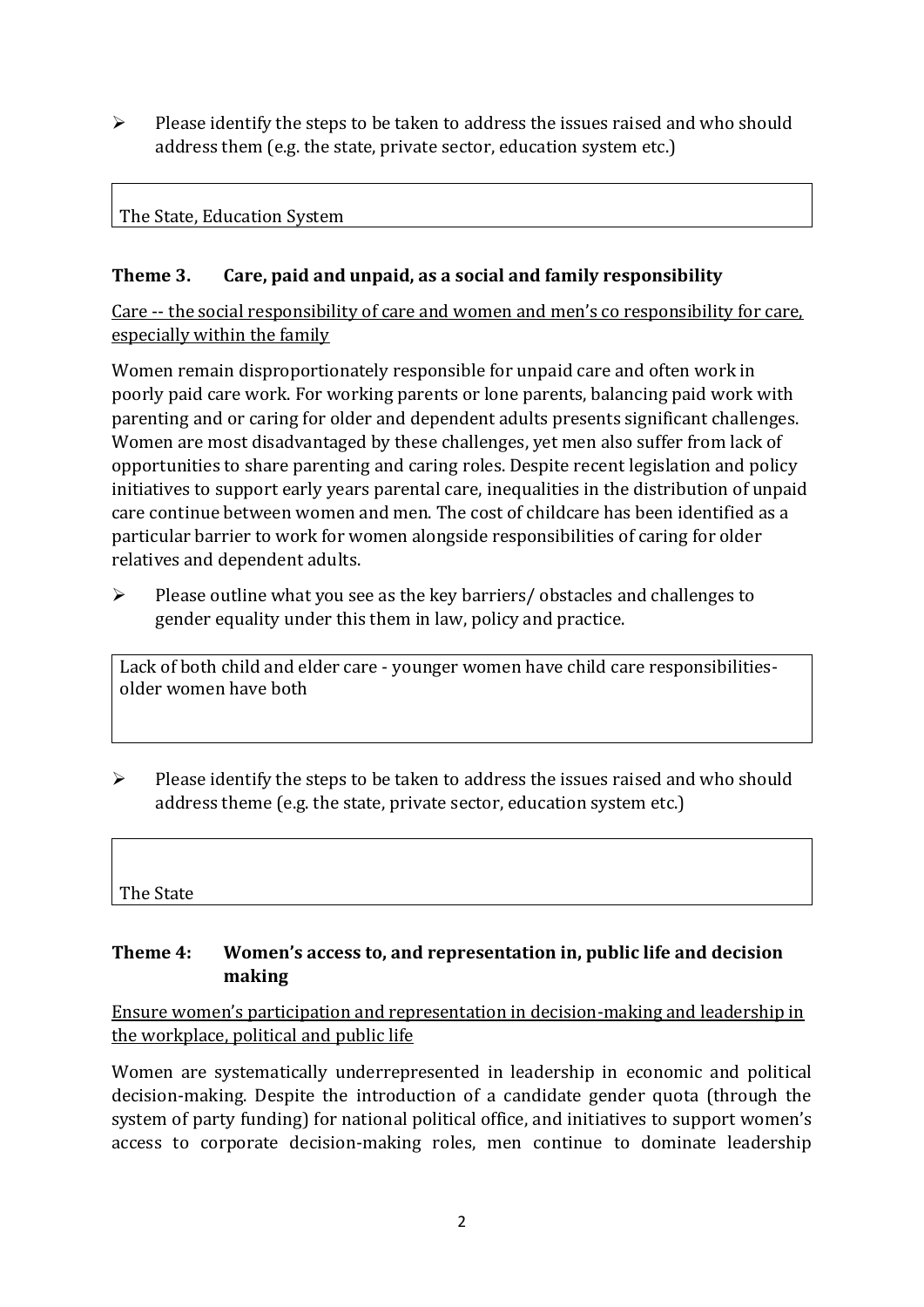positions. There are also issues to be considered around how media represents women and men.

➢ Please outline what you see as the key barriers/ obstacles and challenges to gender equality under this theme in law, policy and practice.

Time, Money and opportunity - women are time poor

➢ Please identify the steps to be taken to address the issues raised and who should address them (e.g. the state, private sector, education system etc.)

The State and the Education System

## **5. Where does gender inequality impact most?**

To conclude we would be interested in your response to the following question: In which area do you think gender inequality matters most?

Please rank the following in order of importance, 1 being the most important:

| Paid work                |   |
|--------------------------|---|
| Home & family life       | 3 |
| Education                | 5 |
| Politics and public life | 4 |
| Media                    |   |
| Caring for others        |   |
| Other – please elaborate |   |

### ➢ Please outline the reasons for your answer below:

Women are paid less, have less time and do most of the care work which society does not value. Society only values paid work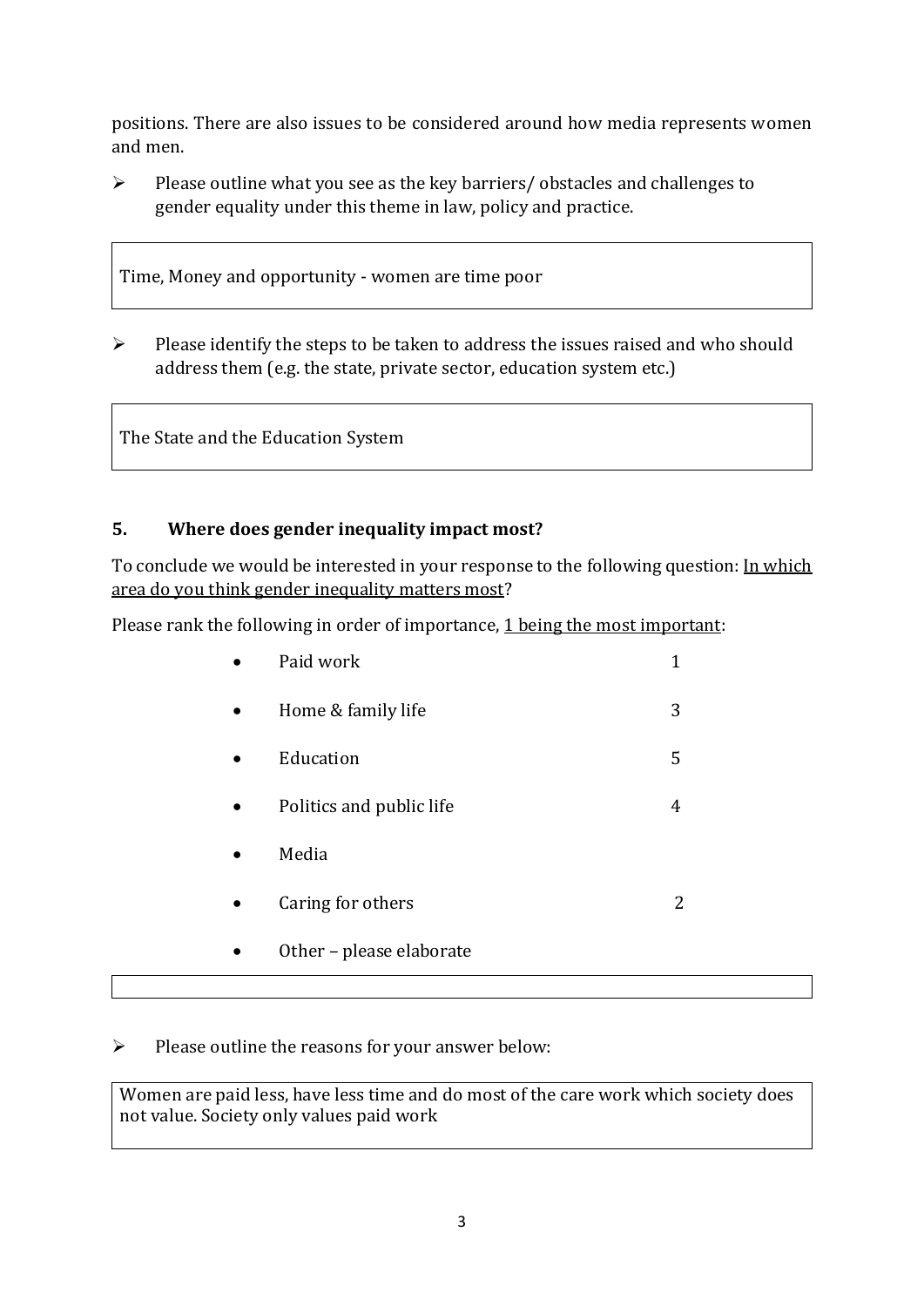➢ Please include any further comments or observations you may have here.

Society only puts a value on paid work. Care work is needed carried out by women and not valued by society. It is work that is only noticed when it is not done!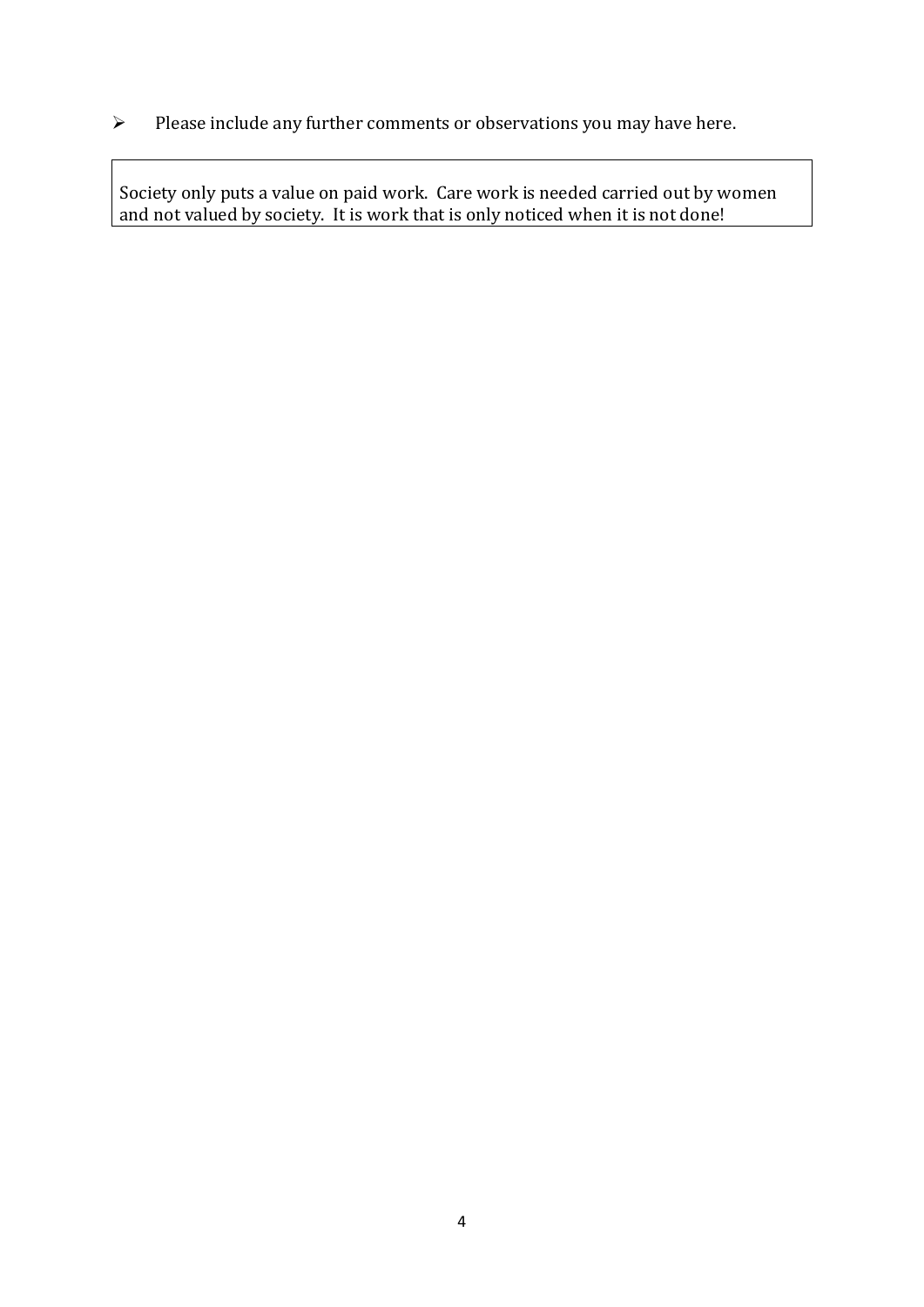# **PUBLIC CONSULTATION - CITIZENS' ASSEMBLY ON GENDER EQUALITY 2020**

# **QUESTIONNAIRE**

| CA30021 | Name:<br>Fionnuala MacLachlan |
|---------|-------------------------------|
|         |                               |

#### **Theme 1: Gender norms and stereotypes**

Gender norms and stereotypes as barriers to gender equality

Fixed ideas about what women and men should do in the home or at work are learned by girls and boys in early childhood and throughout their lives. These ideas or gender stereotypes affect their choices in school and as they enter careers and contribute to a lack of progress toward equality between women and men. This limits not only the jobs that women and men consider or are available to them, but also can exclude women and men from social roles and tasks.

➢ Please outline what you see as the key barriers/ obstacles and challenges to gender equality under this theme in law, policy and practice.

Not too sure what you are asking here

➢ Please identify the steps to be taken to address the issues raised and who should address them (e.g. the state, private sector, education system etc.)

The State

## **Theme 2: Work: Occupational segregation by gender, gender discrimination and the gender pay gap**

Women and men are often concentrated into different kinds of jobs and within the same occupations, women are often in work that is less well paid and has less opportunities for career advancement. Women often work in areas where they can work part-time so as to fit in with their caring responsibilities. While many men work in low paid jobs, many professions dominated by women are also low paid, and professions that have become female-dominated have become lower paid. This worsens the gender pay gap (the average difference between the wages of women and men who are working).

➢ Please outline what you see as the key barriers/ obstacles and challenges to gender equality under this theme in law, policy and practice.

Lack of a policy around care - society has left its care responsibilities to women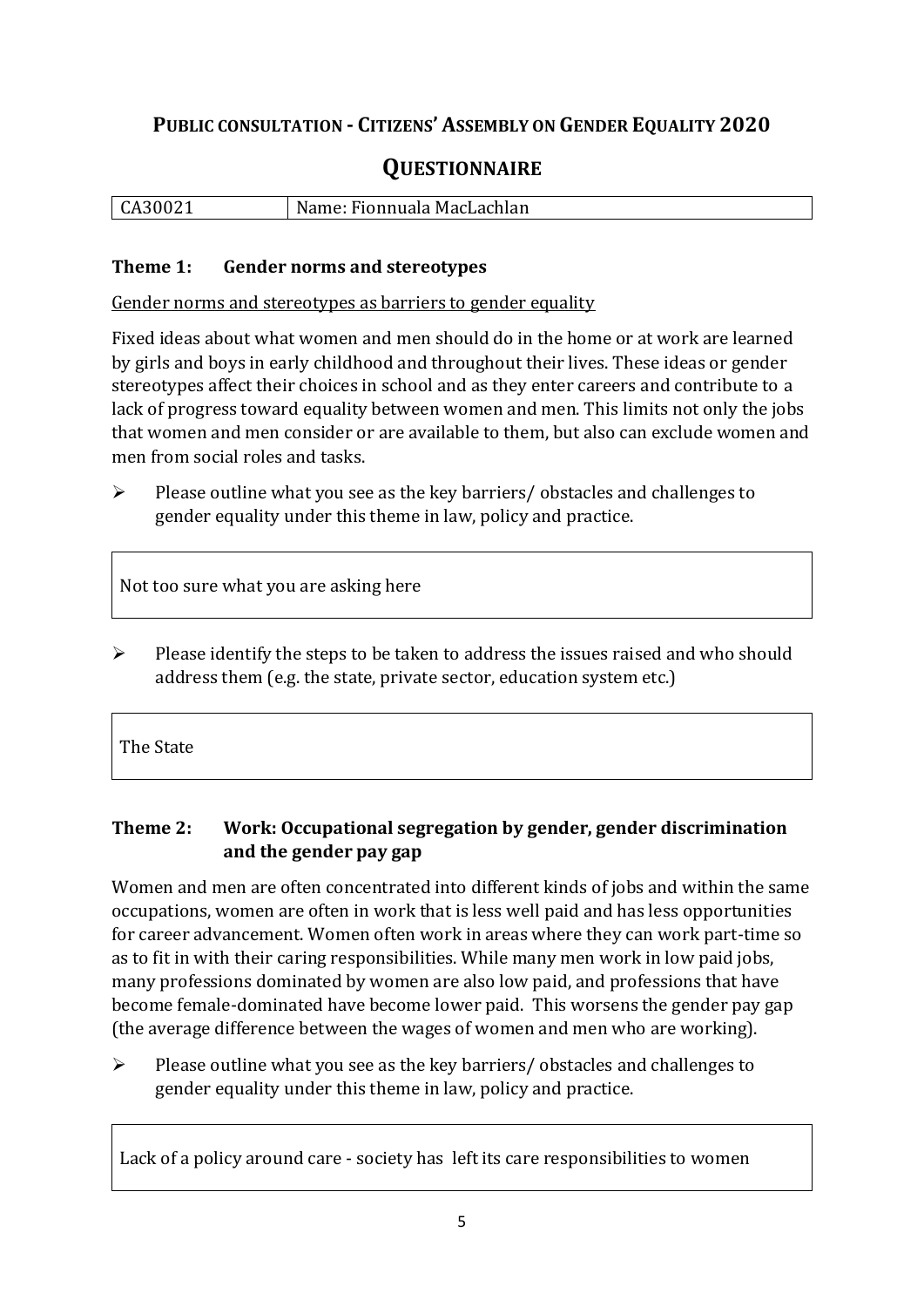➢ Please identify the steps to be taken to address the issues raised and who should address them (e.g. the state, private sector, education system etc.)

| The State |  |  |  |
|-----------|--|--|--|
|           |  |  |  |

### **Theme 3. Care, paid and unpaid, as a social and family responsibility**

Care -- the social responsibility of care and women and men's co responsibility for care, especially within the family

Women remain disproportionately responsible for unpaid care and often work in poorly paid care work. For working parents or [lone parents,](https://aran.library.nuigalway.ie/bitstream/handle/10379/6044/Millar_and_Crosse_Activation_Report.pdf?sequence=1&isAllowed=y) balancing paid work with parenting and or caring for older and dependent adults presents significant challenges. Women are [most disadvantaged by these challenges,](https://eige.europa.eu/gender-equality-index/game/IE/W) yet men also suffer from lack of opportunities to share parenting and caring roles. Despite recent legislation and policy initiatives to support early years parental care, [inequalities in the distribution of unpaid](https://www.ihrec.ie/app/uploads/2019/07/Caring-and-Unpaid-Work-in-Ireland_Final.pdf)  [care](https://www.ihrec.ie/app/uploads/2019/07/Caring-and-Unpaid-Work-in-Ireland_Final.pdf) continue between women and men. The cost of childcare has been identified as a particular barrier to work for women alongside responsibilities of caring for older relatives and dependent adults.

➢ Please outline what you see as the key barriers/ obstacles and challenges to gender equality under this them in law, policy and practice.

Lack of both child care and care for those with disabilities and for older people. Women have been 'forced' into caring.

➢ Please identify the steps to be taken to address the issues raised and who should address theme (e.g. the state, private sector, education system etc.)

The State must take care for it's citizens seriously. The very young, those with disabilities and older citizens are entitled to be cared for

## **Theme 4: Women's access to, and representation in, public life and decision making**

Ensure women's participation and representation in decision-making and leadership in the workplace, political and public life

Women are systematically underrepresented in leadership in [economic](https://eige.europa.eu/gender-equality-index/2019/compare-countries/power/2/bar) and [political](https://eige.europa.eu/gender-equality-index/2019/compare-countries/power/1/bar)  [decision-](https://eige.europa.eu/gender-equality-index/2019/compare-countries/power/1/bar)making. Despite the introduction of a candidate gender quota (through the system of party funding) for national political office, and [initiatives](https://betterbalance.ie/) to support women's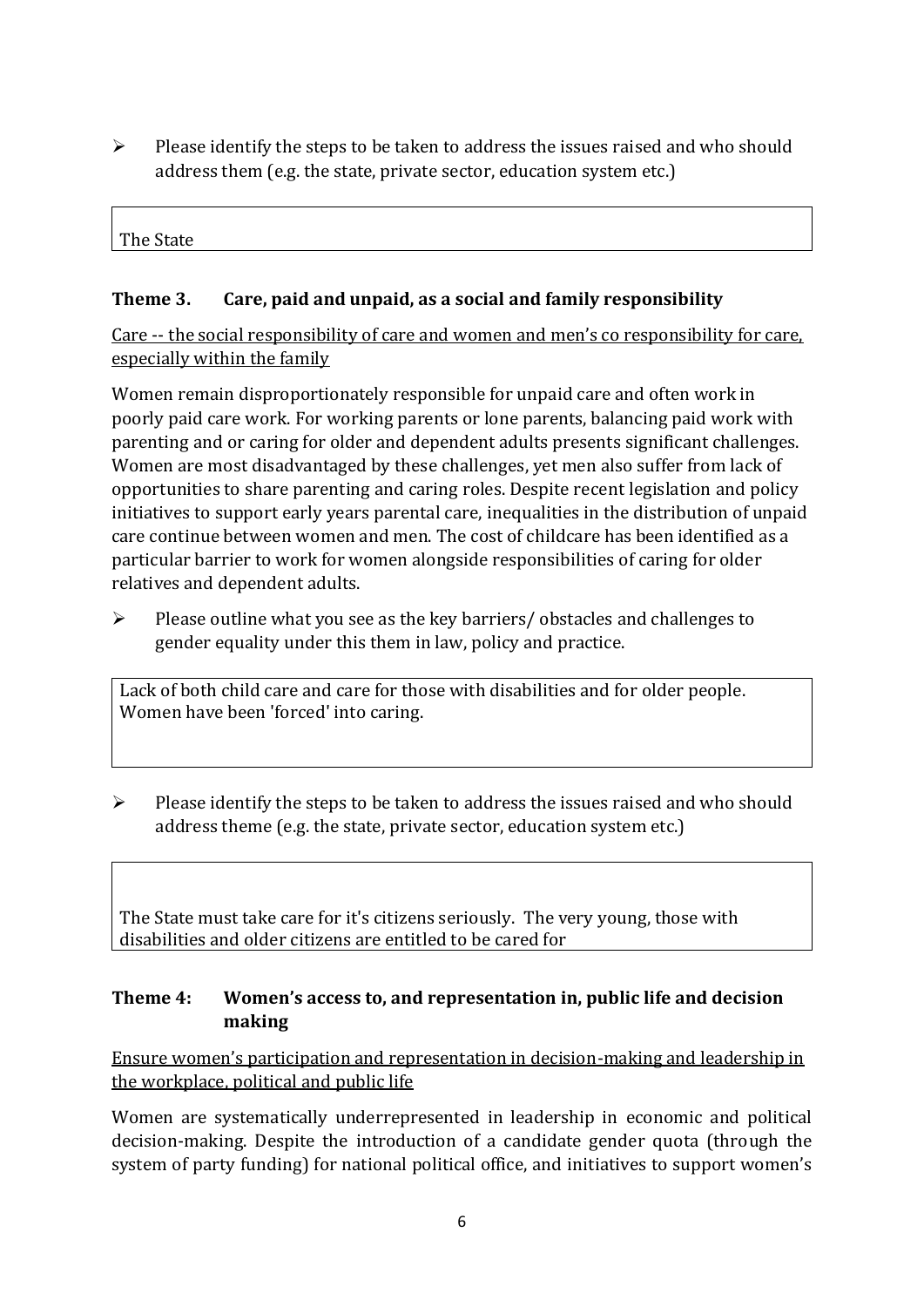access to corporate decision-making roles, men continue to dominate leadership positions. There are also issues to be considered around how media represents women and men.

➢ Please outline what you see as the key barriers/ obstacles and challenges to gender equality under this theme in law, policy and practice.

Lack of time, lack of money, lack of connections

 $\triangleright$  Please identify the steps to be taken to address the issues raised and who should address them (e.g. the state, private sector, education system etc.)

The State, Educations System

## **5. Where does gender inequality impact most?**

To conclude we would be interested in your response to the following question: In which area do you think gender inequality matters most?

Please rank the following in order of importance, 1 being the most important:

| Paid work                |   |
|--------------------------|---|
| Home & family life       | 3 |
| Education                | 5 |
| Politics and public life | 4 |
| Media                    |   |
| Caring for others        |   |
| Other - please elaborate |   |

## ➢ Please outline the reasons for your answer below:

Women are left with most caring responsibilities, from children to the elderly. Women are paid less, work part time more and less free time. Women especially older women 50 plus see themselves as less than